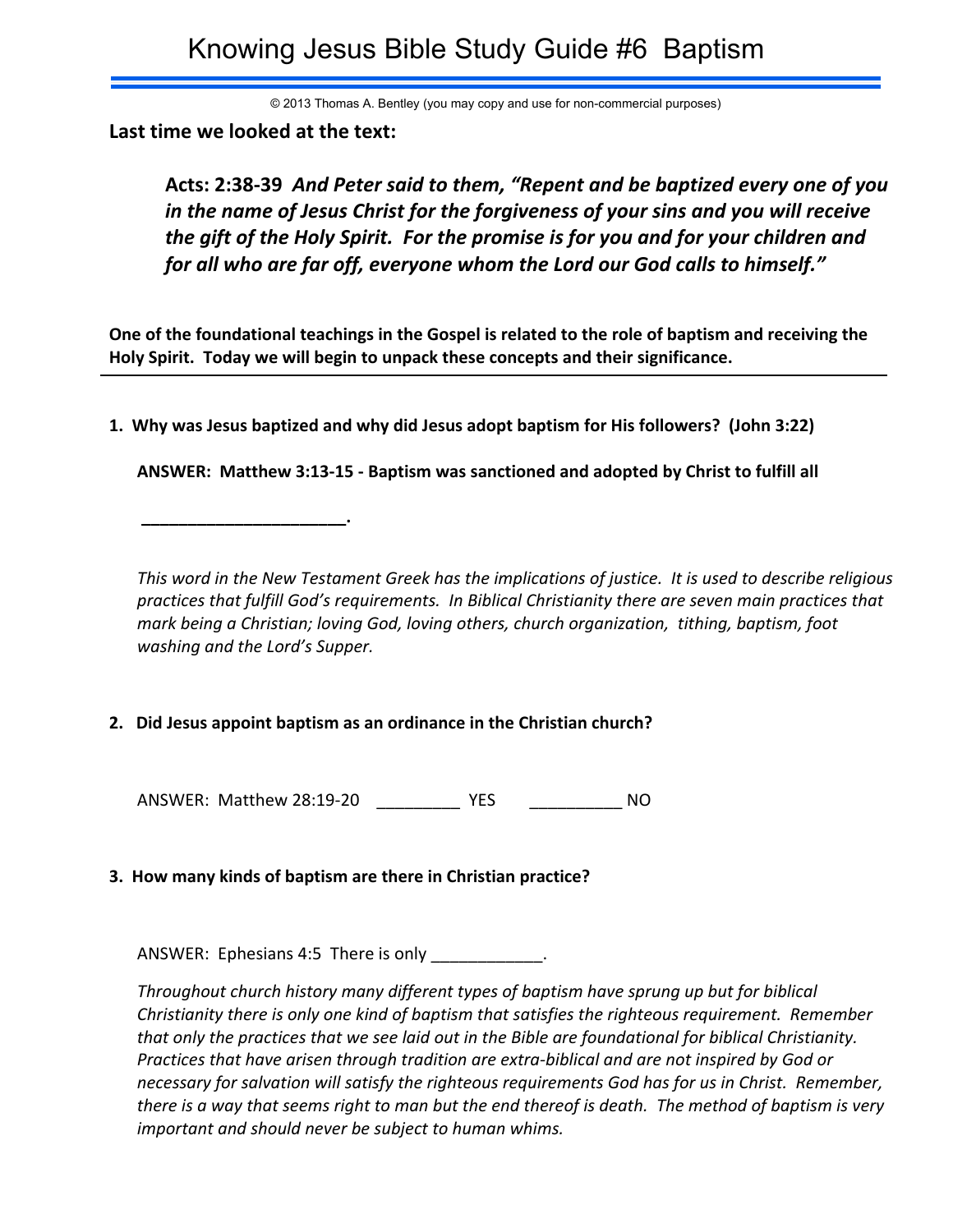# **4. What is required in order to fulfill the righteous requirement of baptism?**

A. Acts 2:38 - \_\_\_\_\_\_\_\_\_\_\_\_\_\_\_\_\_\_\_\_\_\_\_\_\_\_\_ is necessary. See also Acts 22:16.

B. Acts 8:37, 18:8 - You must have \_\_\_\_\_\_\_\_\_\_\_\_\_\_\_\_\_\_.

*Note: a baby or a small child can not possibly be baptized as a Christian. A baby doesn't have the reasoning or ability to do what is required in A and B above. You must be at an age of accountability where you understand what it is you are doing.*

C . John 3:23 There must be much \_\_\_\_\_\_\_\_\_\_\_\_\_\_\_.

D. Acts 8:36-38 Both the person and the administrator of the baptism must go down and come up

out of the the set of the set of  $\mathbf{r}$ 

*Baptism comes from the Greek verb baptizo which implies being immersed in something. For example, to dye a cloth you immerse it entirely in the dye. It goes in one color and comes out another*.

**5. Why all the fuss? Is there a reason why baptism must be done correctly to satisfy all**

 **righteousness?**

ANSWER: Titus 3:4-7 YES! - Baptism is a can be two important Christian realities.

A. Baptism is symbolic of \_\_\_\_\_\_\_\_\_\_\_\_\_\_\_\_\_\_\_\_\_\_.

The word "regeneration" in this text is found in ancient Greek to have the idea of being born again. It means "to experience a complete change in one's way of life."<sup>1</sup>

B. Baptism is symbolic of  $\blacksquare$ 

This word implies that through baptism something caused you to become new and different. See Ezekiel 36:26. Titus 3:5-6 connects the symbolism of baptism with the work of the Holy Spirit.

<sup>1</sup> Louw Nida - 41.53